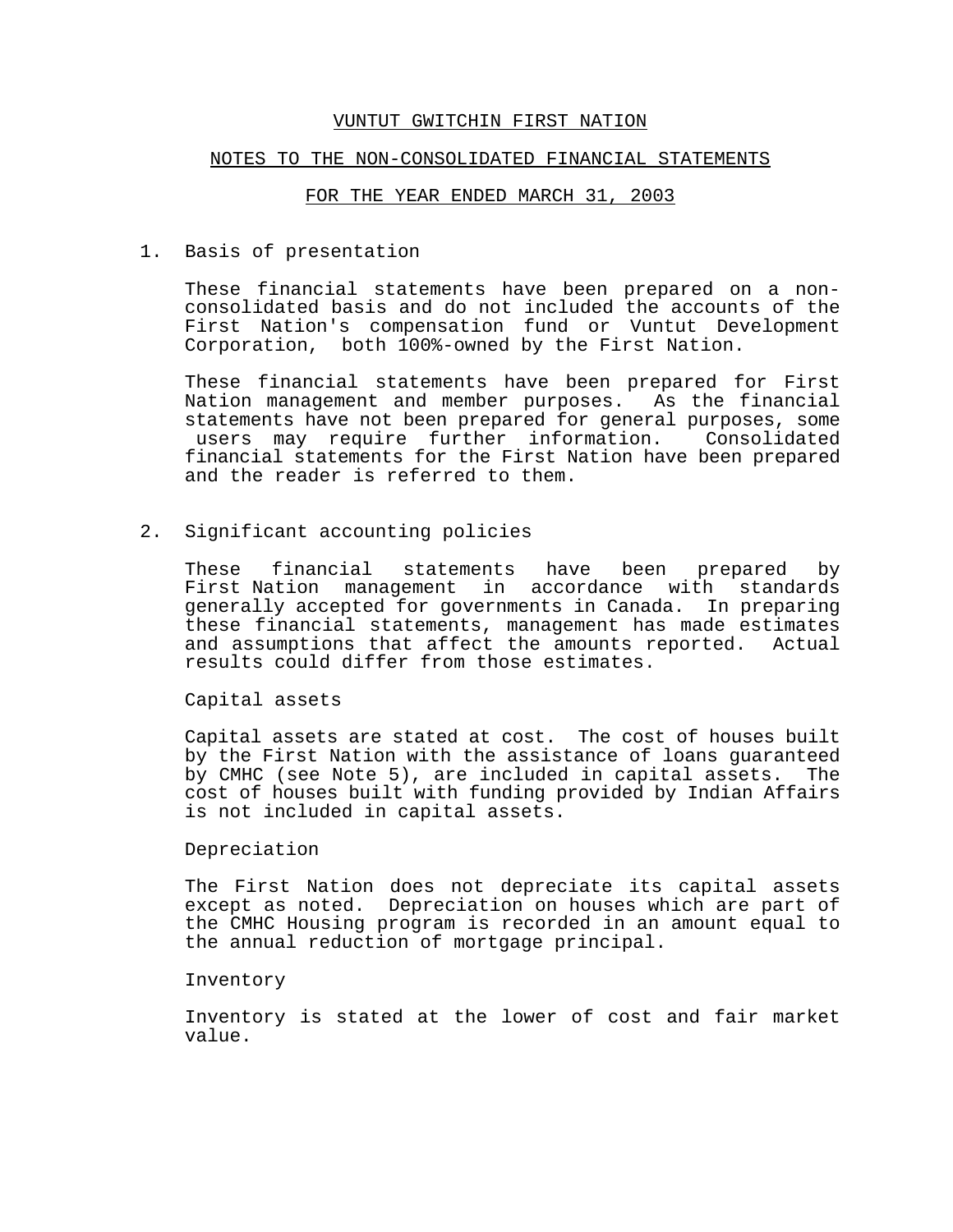## NOTES TO THE NON-CONSOLIDATED FINANCIAL STATEMENTS (CONTINUED)

#### FOR THE YEAR ENDED MARCH 31, 2003

2. Significant accounting policies (continued)

Revenue recognition

Contributions under the terms of agreements are recognized as revenue at the time applications are approved by the relevant funding agency.

Surplus

All unexpended items of revenue, except as noted above, are treated by the First Nation as surplus, except for certain capital projects where unexpended revenues are deferred until the project is complete.

Financial instruments

The First Nation's financial instruments consist of cash, accounts receivable, temporary and long-term investments, accounts payable, amounts due to related parties and longterm debt. Unless otherwise noted, it is management's opinion that the First Nation is not exposed to significant interest, currency or credit risks arising from these financial instruments.

3. Reserves

Pursuant to its agreement with Canada Housing and Mortgage Corporation, the First Nation is required to segregate funds for replacement and subsidy surplus reserves. The expenditures from these funds are restricted by the terms of the agreement.

### 4. Deferred charges

Deferred charges represents purchases of construction materials for projects that will be undertaken in future years.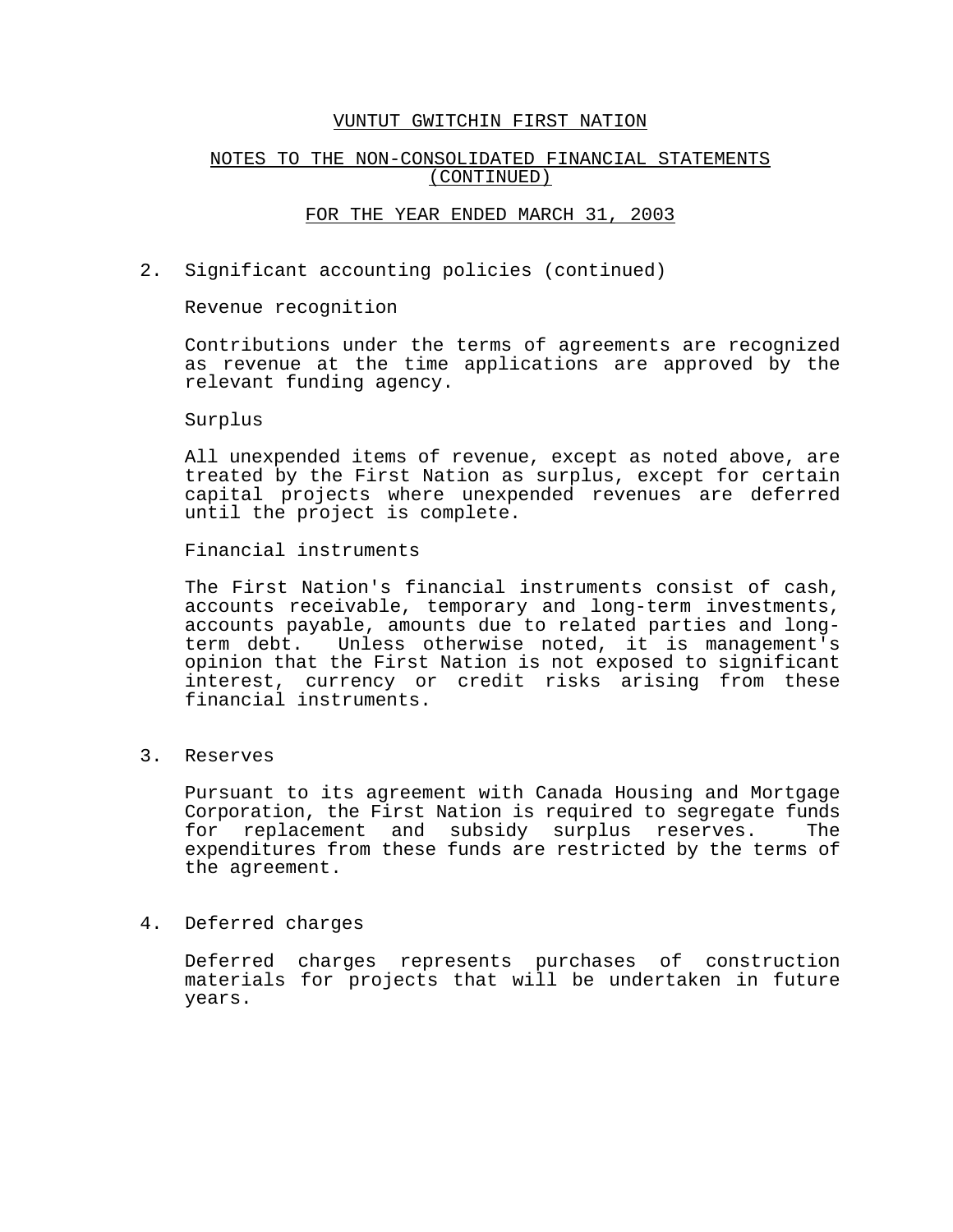#### NOTES TO THE NON-CONSOLIDATED FINANCIAL STATEMENTS (CONTINUED)

#### FOR THE YEAR ENDED MARCH 31, 2003

5. Long-term debt

Mortgages payable

Amounts shown as mortgages payable represent monies borrowed to finance house construction. The loans are secured by a mortgage to the lender on the land and buildings as well as a ministerial guarantee by the Government of Canada.

The balances and terms of the mortgages are as follows:

|                                                                                                                                                  | 2003    | 2002        |
|--------------------------------------------------------------------------------------------------------------------------------------------------|---------|-------------|
| Mortgage payable to Toronto Dominion<br>Bank in monthly instalments of<br>\$1,169, including interest at<br>5.9% per annum. Due June 1, 2002. \$ |         | \$<br>4,570 |
| Mortgage payable to Toronto Dominion<br>Bank in monthly instalments of<br>\$651, including interest at 5.75%<br>per annum. Due March 1, 2004.    | 64,144  | 68,186      |
| Mortgage payable to Toronto Dominion<br>Bank in monthly instalments of<br>\$505, including interest at 5.75%<br>per annum. Due March 1, 2004.    | 49,700  | 52,832      |
| Mortgage payable to Toronto Dominion<br>Bank in monthly instalments of<br>\$447, including interest at 5.75%<br>per annum. Due March 1, 2004.    | 44,010  | 46,783      |
| Mortgage payable to Toronto Dominion<br>Bank in monthly instalments of<br>\$2,025, including interest at 5.75%<br>per annum. Due March 1, 2004.  | 255,841 | 265,310     |
| Mortgage payable to the Bank of<br>Montreal in monthly instalments<br>of \$707, including interest at 6.0%<br>per annum. Due June 1, 2006.       | 77,133  | 81,633      |
| Mortgage payable to the Bank of<br>Montreal in monthly instalments<br>of \$930 including interest at 7.00%<br>per annum. Due December 1, 2005.   | 113,735 | 117,858     |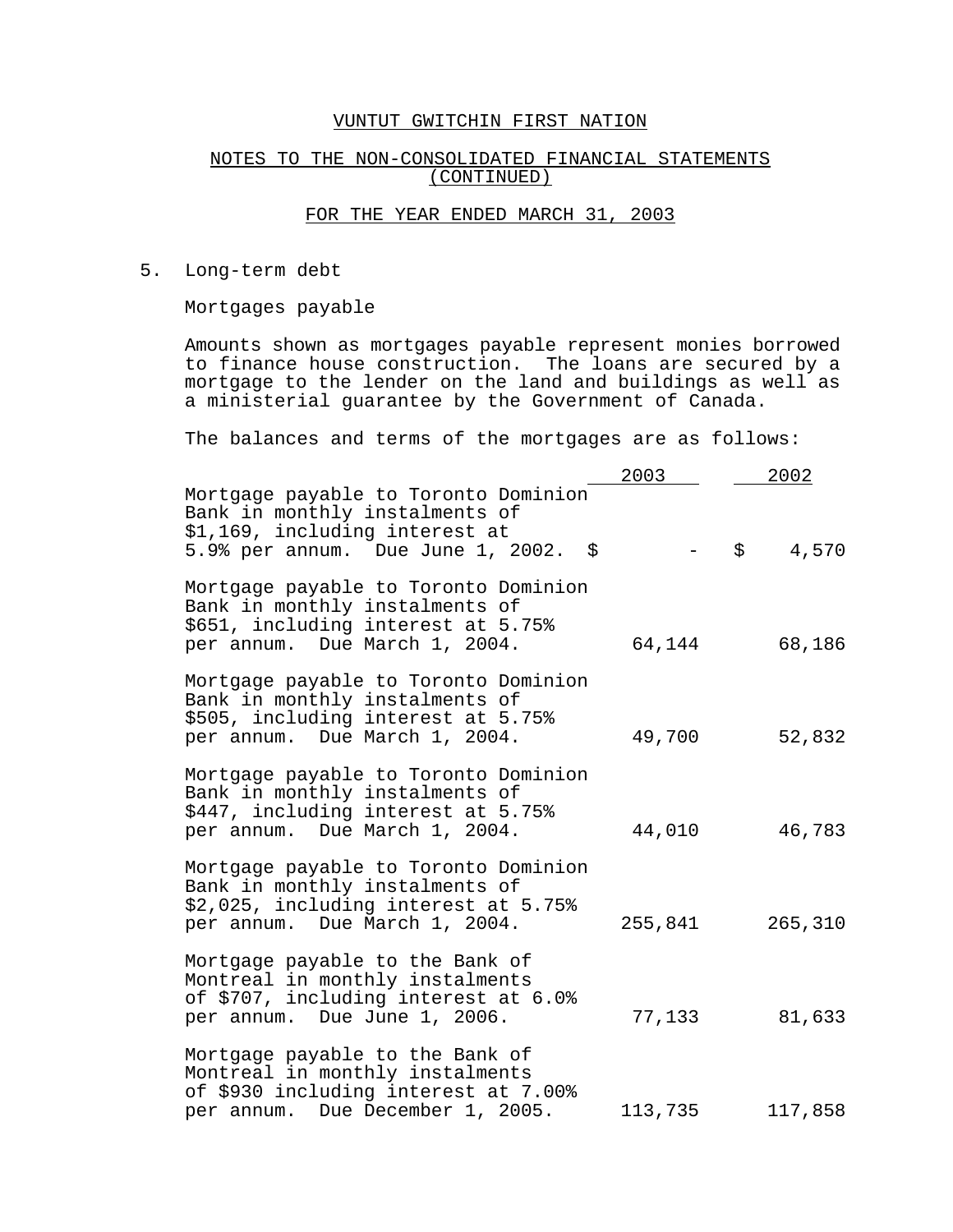## NOTES TO THE NON-CONSOLIDATED FINANCIAL STATEMENTS (CONTINUED)

## FOR THE YEAR ENDED MARCH 31, 2003

# 5. Long-term debt (continued)

| Mortgages payable (continued)                                                                                                                                                                                                        | 2003               | 2002           |
|--------------------------------------------------------------------------------------------------------------------------------------------------------------------------------------------------------------------------------------|--------------------|----------------|
| Mortgage payable to the Bank of<br>Montreal in monthly instalments of<br>\$1,514, including interest at 7.00%<br>per annum. Due December 1, 2005.                                                                                    | \$                 |                |
|                                                                                                                                                                                                                                      | 778,095            | 818,181        |
| Loans payable                                                                                                                                                                                                                        |                    |                |
| Loan payable to Toronto Dominion<br>Bank, payable in annual instalments<br>of \$334,800 due April 30, 2003,<br>at an interest rate of 6.66%.<br>Secured by a general security<br>agreement.                                          | 334,800            | 669,600        |
| Loan payable to Toronto Dominion<br>Bank in monthly instalments of<br>\$30,203, due November 3, 2005,<br>with interest at 8.75%.<br>Secured by \$871,257 of the cash<br>and treasury bills of the<br>compensation fund (see Note 3). | 1,791,416          | 1,988,039      |
| Loan payable to Toronto Dominion<br>Bank in annual instalments of<br>\$36,176 due April 10, 2004, with<br>interest at 8.65%.                                                                                                         | <u>72,34</u> 2     | <u>108,518</u> |
|                                                                                                                                                                                                                                      | 2,976,653          | 3,584,338      |
| Amount due within one year                                                                                                                                                                                                           | <u>767,173</u>     | 603, 274       |
|                                                                                                                                                                                                                                      | <u>\$2,209,480</u> | \$2,981,064    |